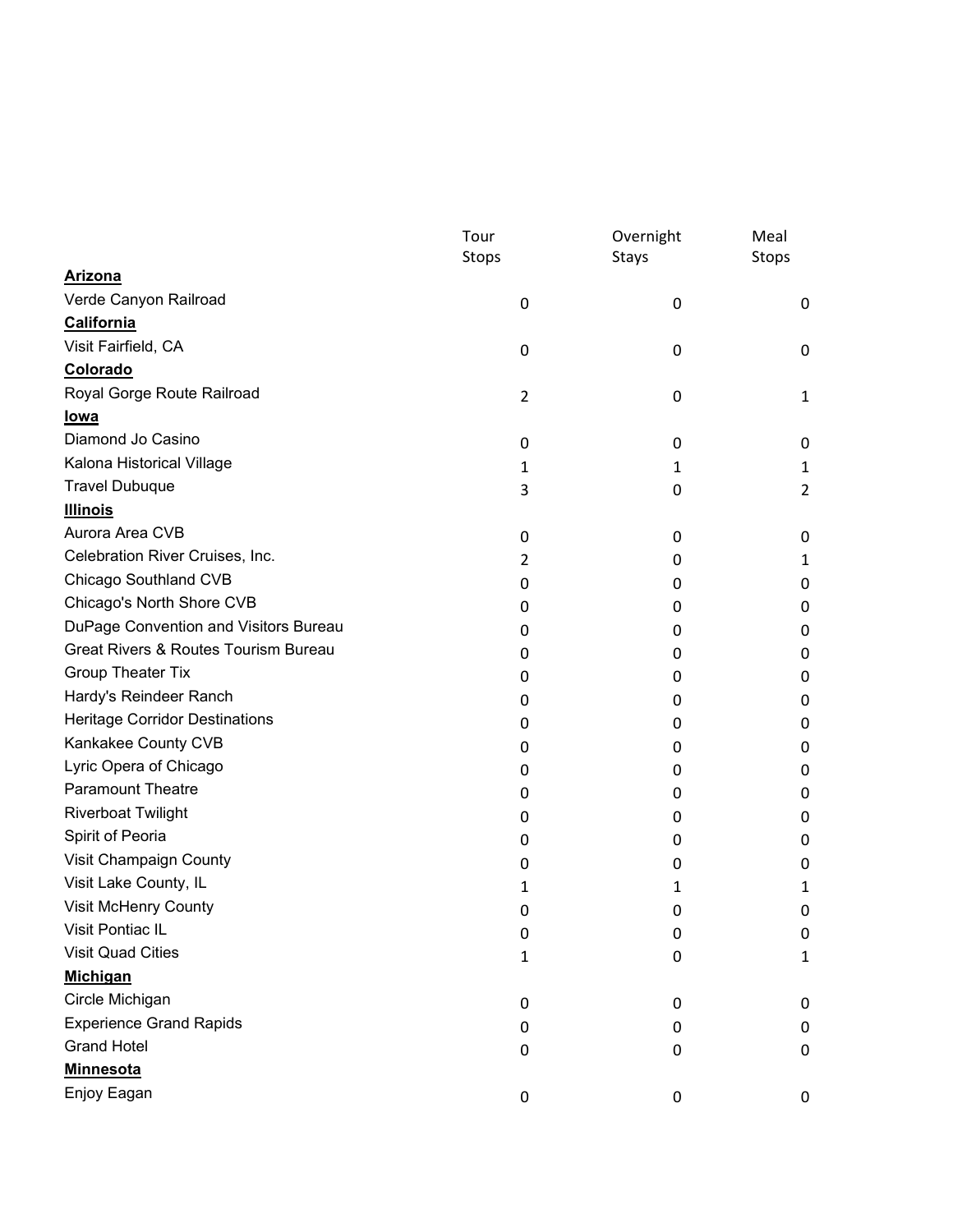|                                                        | Tour<br>Stops  | Overnight<br>Stays | Meal<br>Stops  |
|--------------------------------------------------------|----------------|--------------------|----------------|
|                                                        |                |                    |                |
| <b>Missouri</b>                                        |                |                    |                |
| <b>Branson CVB</b>                                     | 3              | 0                  | 2              |
| Dogwood Canyon Nature Park                             | 0              | 0                  | 0              |
| Drury Hotels Company                                   | 1              | 0                  | 0              |
| Dutton Family Theater/Inn Complex                      | $\overline{2}$ | 0                  | 0              |
| Greater Saint Charles Convention &                     |                |                    |                |
| <b>Visitors Bureau</b><br><b>Hotel Grand Victorian</b> | 0              | 0                  | 0              |
| Jefferson City CVB                                     | 0              | 0                  | 0              |
| Joplin CVB                                             | 0              | 0                  | 0              |
|                                                        | 0              | 0                  | 0              |
| <b>Myer Hotels</b><br><b>Pioneer Trails Adventures</b> | 1              | 1                  | 0              |
|                                                        | 1              | 0                  | 0              |
| Sight & Sound Theatres                                 | 2              | 0                  | 0              |
| <b>Six</b>                                             | 1              | 0                  | 0              |
| St Joseph CVB                                          | 1              | 0                  | 0              |
| The Blackwoods                                         | 0              | 0                  | 0              |
| The Branson Ferris Wheel                               | 2              | 0                  | 0              |
| <b>Titanic Museum Attraction</b>                       | 1              | 0                  | O              |
| Visit Independence                                     | 1              | 1                  | 1              |
| Welk Resorts - Million Dollar Quartet                  | 0              | 0                  | 0              |
| World's Largest Toy Museum Complex                     | 0              | 0                  | 0              |
| Nebraska                                               |                |                    |                |
| Embassy Suites by Hilton & Courtyard<br>by Marriot     | 0              | 0                  | 0              |
| Kearney Visitors Bureau                                | 0              | 0                  | 0              |
| Kimball County Tourism                                 | 0              | 0                  | 0              |
| <b>Lincoln Convention and Visitors Bureau</b>          | 0              | 0                  | 0              |
| North Platte/Lincoln County CVB                        | 0              | 0                  | O              |
| Omaha Symphony                                         | 0              | 0                  | 0              |
| <b>Sarpy County Tourism</b>                            | 0              | 0                  | 0              |
| Visit Omaha                                            |                |                    | 0              |
| <b>Oklahoma</b>                                        | 0              | 0                  |                |
| <b>Cherokee Nation Cultural Tourism</b>                |                | 0                  | 0              |
| <b>South Dakota</b>                                    | 0              |                    |                |
| <b>Crazy Horse Memorial</b>                            |                |                    | $\overline{2}$ |
| <b>Tennessee</b>                                       | 2              | 0                  |                |
| Chattanooga Tourism Company                            |                |                    |                |
| Nashville Convention & Visitors Corp                   | 0              | 0                  | 0              |
| The Guest House at Graceland                           | 0              | 0                  | 0              |
| <b>Virginia</b>                                        | 1              | 1                  | 1              |
| Virginia Beach Convention & Visitors                   |                |                    |                |
| <b>Bureau</b>                                          | 0              | 1                  | 1              |
| VisitNorfolk                                           | 1              | 0                  | 0              |

**Heritage Clubs International, LLC.** P.O. Box 363 – Waupaca, WI 54981 Phone (952) 835‐6543 ∙ Toll Free (877) 881‐0229 ∙ tina@heritageclubs.com